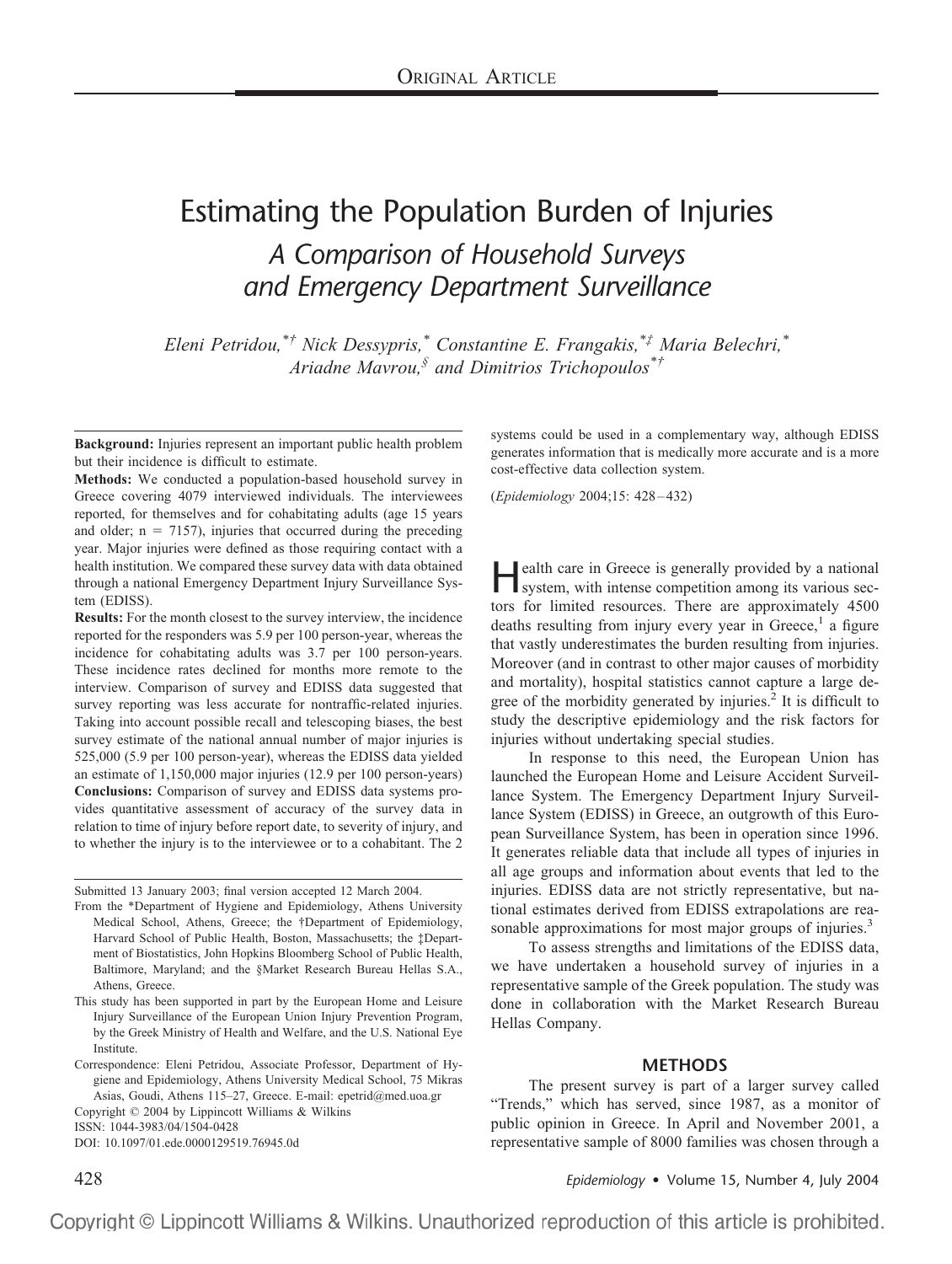multistage sampling procedure that was stratified by geographic region, type of population, and residence. Of those selected, 3921 families were inaccessible, unable, or unwilling to participate. For the remaining 4079 families, an interview was conducted with the head of household or, if the person was unavailable, another adult. The interview included questions about injuries sustained by adult members of the family (ages 15 years and older) during the preceding 12-month period. Injuries were categorized as "major" if they required contact with a health institution (accident and emergency department of a hospital, healthcare center), and "minor" otherwise. Timing of the injury in relation to the interview was specified only for major injuries, under the assumption that such injuries were better remembered. For major injuries, questions were asked concerning the type of event, the characteristics of the injury, and the mode of treatment. All information was coded according to the EHLASS 1996<sup>4</sup> and the International Classification of Disease (ICD)-9 and ICD-10 coding manuals.

More than one major injury events were reported for 3 adult family members, but only one of the injuries (the more remote in time) was considered in the analysis. This adjustment was done because remote injuries are more likely to be remembered when they are relatively serious and does not seriously affect the overall estimate of incidence.

We compared data generated through this household survey with those obtained through the EDISS. This system relies on injury data collected in the emergency departments of 4 sentinel hospitals, 2 of which are located in the Greater Athens area, the third in mainland Greece, and the fourth on the island of Corfu. Shifts of specially trained health visitors interview patients with all types of injuries. A precoded questionnaire is used, supplemented by a short free text description of injury event. The questionnaire is a modified version of the basic form used by all countries participating in the European Home and Leisure Accident Surveillance System, and includes additional variables on traffic and occupational injuries. The questionnaire covers sociodemographic variables as well as injury characteristics and treatment.

A recent analysis has suggested that the data from EDISS could be extrapolated with reasonable approximations to countrywide estimates of the burden of injuries.<sup>3</sup> By the end of 2000, 140,817 adults with injuries have been recorded in the EDISS database, and distributions by sex, age, type of event, type of injury, and form of treatment were compared with those derived from the household population survey. Because of the large coverage of the EDISS database, its estimates are practically free of sampling error. For the household survey-based estimates of injury rates, full stratification by the additional variables used in the survey design was not feasible as a result of the small number of injuries. Preliminary checks suggested that injury rates did not vary appreciably across such stratification. For this reason, the sampled households here are treated as being approximately a (cluster) random sample of Greek households. The surveybased estimates and 95%confidence intervals (CIs) are then obtained by using: (1) inference for one-sample proportions for evaluating injury rates in the interviewees themselves, and (2) ratio estimation for cluster sampling<sup>5</sup> for evaluating injury rates reported by the interviewees for other members of households (cohabitants).

### **RESULTS**

Interviewees reported 127 major injuries for themselves and another 136 major injuries for their cohabitants (Table 1). Among interviewees of the same sex and for equal time duration, reported injury incidence was considerably higher for recent versus past reference period and considerably higher for self versus cohabitants. Self- reported injuries tended to be more frequent among men than among women, whereas women interviewees tended to provide more complete information when injuries were reported for cohabitants.

The best estimate of the total annual number of injuries among men and women adults in Greece  $(n = 8,900,000)$ based on this household survey is 5.9 per 100 person-years  $(95\% \text{ CI} = 3.3-8.5)$ , which corresponds to approximately 525,000 people (CI = 294,000–757,000). The analogous estimate based on the EDISS database is 1,150,000 (incidence 12.9 per hundred person-years). Thus, even after taking into account sampling error, the household survey reflects systematic differences from the estimate of EDISS.

Table 2 compares the demographic distribution of EDISS database (140,817 injured persons) and the survey (557 injured persons), combining major and minor injuries. With respect to sex, EDISS shows the well-known higher proportion of injuries among men (59%), whereas the male preponderance is not evident in the household survey. With respect to age, injured persons over 65 years were strikingly underrepresented in the household survey.

In Table 3, details of adult injuries recorded in EDISS are compared with "major" injuries from the household survey. The discrepancy between data sources was greater for road traffic injuries than for other types (32% in the household survey compared with 18% in the EDISS data). There is evidence of overrepresentation in the household survey of fractures, burns, nerve, and internal organ injuries as well as poisoning. This indicates that focusing only on "major" injuries in the survey creates an overrepresentation of more severe injuries in comparison with EDISS. This is supported by the fact that in the EDISS database, 47% of injured persons receive some form of treatment and 11% are hospitalized, whereas the corresponding proportions in the survey are 28% and 24%.

*© 2004 Lippincott Williams & Wilkins* 429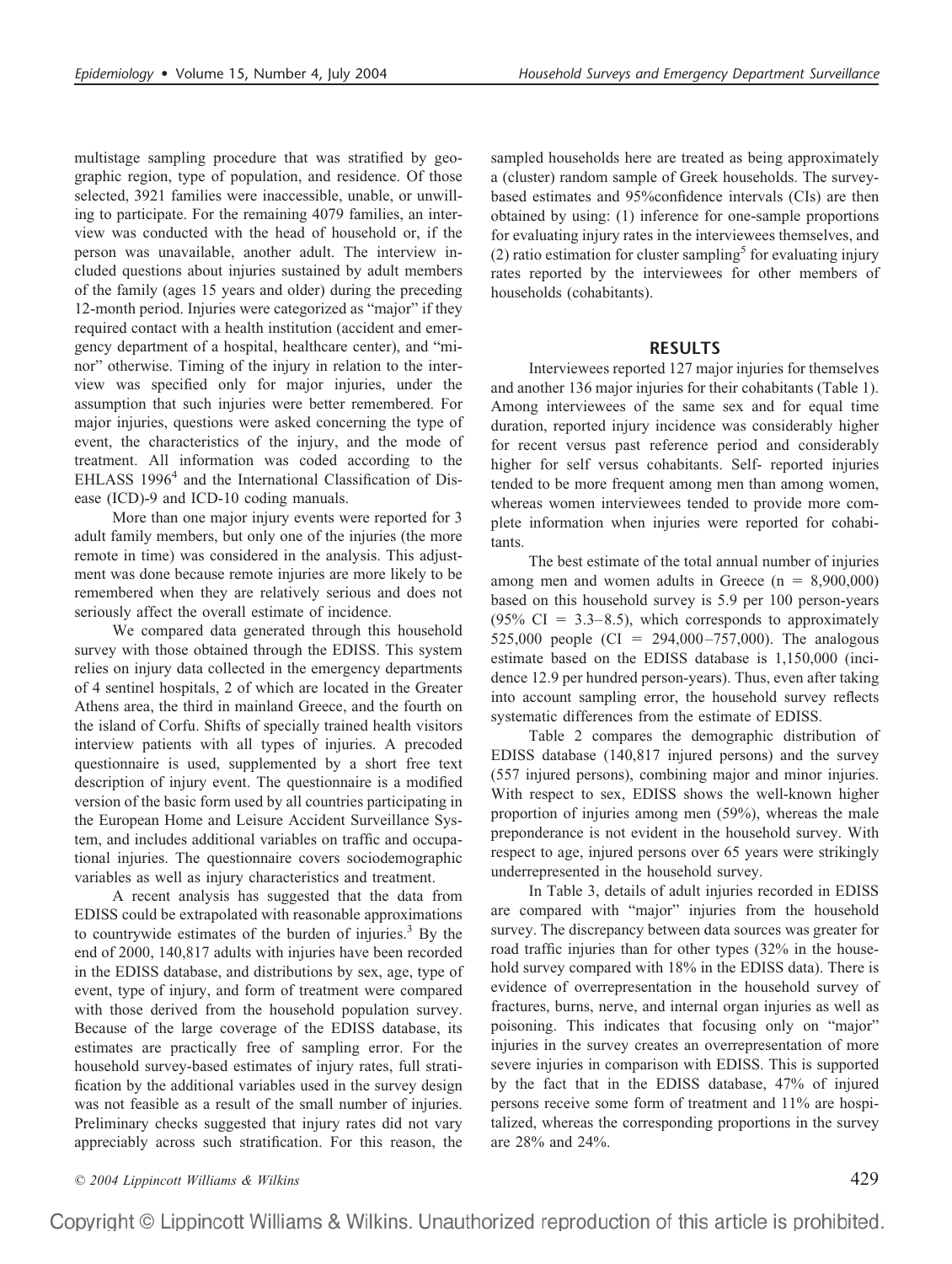| TABLE 1. Injury Events That Occurred Over a Period of 1 Year and Required Contact With a Healthcare Institution ("Major  |
|--------------------------------------------------------------------------------------------------------------------------|
| Injuries"), as Reported by 4079 Adults for Themselves and 7157 Other Adult Family Members, by Sex of the Interviewee and |
| Timing of the Event in Relation to the Interview                                                                         |

|                            | <b>Reported for Self</b> |                          |                          |                           |         | <b>Reported for Others</b> |                          |                           |  |  |
|----------------------------|--------------------------|--------------------------|--------------------------|---------------------------|---------|----------------------------|--------------------------|---------------------------|--|--|
| <b>Interviewee</b>         | $\pi$                    | $\leq 1$<br><b>Month</b> | $2 - 3$<br><b>Months</b> | $4 - 11$<br><b>Months</b> | $\pi^*$ | $\leq$ 1<br>Month          | $2 - 3$<br><b>Months</b> | $4 - 11$<br><b>Months</b> |  |  |
| Men                        |                          |                          |                          |                           |         |                            |                          |                           |  |  |
| Events $(n)$               | 2061                     | 12                       | 9                        | 51                        | 3622    |                            | 19                       | 25                        |  |  |
| Rate <sup>†</sup> (95% CI) |                          | $7.0(3.0-10.9)$          | $2.6(0.9-4.3)$           | $3.3(2.4-4.2)$            |         | $2.3(1.1-4.9)$             | $3.1(2.0-5.0)$           | $0.9(0.6-1.4)$            |  |  |
| Women                      |                          |                          |                          |                           |         |                            |                          |                           |  |  |
| Events $(n)$               | 2018                     | 8                        | 16                       | 31                        | 3535    | 15                         | 23                       | 47                        |  |  |
| Rate <sup>†</sup> (95% CI) |                          | $4.8(1.5-8.0)$           | $4.8(2.4-7.1)$           | $2.0(1.3-2.8)$            |         | $5.1(3.1-8.4)$             | $3.9(2.6-5.9)$           | $1.7(1.3-2.4)$            |  |  |
| Total                      |                          |                          |                          |                           |         |                            |                          |                           |  |  |
| Events $(n)$               | 4079                     | 20                       | 25                       | 82                        | 7157    | 22                         | 42                       | 72                        |  |  |
| Rate <sup>†</sup> (95% CI) |                          | $5.9(3.3-8.5)$           | $3.7(2.2-5.1)$           | $2.7(2.1-3.3)$            |         | $3.7(2.4-5.6)$             | $3.5(2.6-4.8)$           | $1.3(1.1-1.7)$            |  |  |

 $*\pi$  refers to number of adult family members for whom the interviewer reported information.

 $\tau$  rate = number of events per 1000 person-years.

**TABLE 2.** Percent of Injured Persons by Sex and Age for Injury Events Among Adults Recorded in the EDISS Database and for Those Reported in a Representative Household Survey Concerning Injury Events Sustained by 11,242 Adults Over a 1-Year Period, by Severity of Injury and Timing in Relation to Interview

|                                 | <b>Household Survey</b>       |                           |                               |                           |                         |                       |                            |  |  |  |
|---------------------------------|-------------------------------|---------------------------|-------------------------------|---------------------------|-------------------------|-----------------------|----------------------------|--|--|--|
| <b>EDISS</b><br>$(n = 140,817)$ |                               |                           | <b>Minor Injuries</b>         |                           |                         |                       |                            |  |  |  |
|                                 | <b>Reported for Self</b>      |                           | <b>Reported for Others</b>    |                           |                         | Reported              |                            |  |  |  |
|                                 | $\leq$ 3 Months<br>$(n = 45)$ | 4-12 Months<br>$(n = 82)$ | $\leq$ 3 Months<br>$(n = 64)$ | 4-12 Months<br>$(n = 72)$ | for Self<br>$(n = 198)$ | Others<br>$(n = 557)$ | <b>Total</b><br>$(n = 96)$ |  |  |  |
|                                 |                               |                           |                               |                           |                         |                       |                            |  |  |  |
| 59                              | 47                            | 62                        | 53                            | 63                        | 43                      | 31                    | 48                         |  |  |  |
| 41                              | 53                            | 38                        | 47                            | 37                        | 57                      | 69                    | 52                         |  |  |  |
|                                 |                               |                           |                               |                           |                         |                       |                            |  |  |  |
| 25                              | 25                            | 23                        | 27                            | 28                        | 18                      | 27                    | 23                         |  |  |  |
| 34                              | 29                            | 44                        | 34                            | 28                        | 46                      | 34                    | 39                         |  |  |  |
| 23                              | 42                            | 26                        | 34                            | 34                        | 29                      | 30                    | 31                         |  |  |  |
| 18                              | 4                             | 7                         | 5                             | 10                        | 7                       | 8                     | 7                          |  |  |  |
|                                 |                               |                           |                               | Major Injuries*           |                         | <b>Reported</b>       | for                        |  |  |  |

\*Major injuries defined as those injuries for which a healthcare institution was contacted.

EDISS indicates Emergency Department Injury Surveillance System.

## **DISCUSSION**

We compared injury estimates between household survey-based and hospital-based reports. Our findings suggest that surveys do not necessarily provide a method for ascertaining the burden of injuries that is as accurate or as efficient as the hospital-based reports. Some of our findings provide additional support to earlier work,<sup>2</sup> whereas some other findings address issues that have received less attention.

A limitation of the survey is the low response rate among the participants, a characteristic shared by many household surveys. The survey was performed at two time periods, thus decreasing the likelihood of missing seasonality-linked variations. Strict comparability with EDISS is precluded given the choice of sentinel hospitals. However, the objective of these surveillance systems is to complement each other rather than to substitute one for another.

430 *© 2004 Lippincott Williams & Wilkins*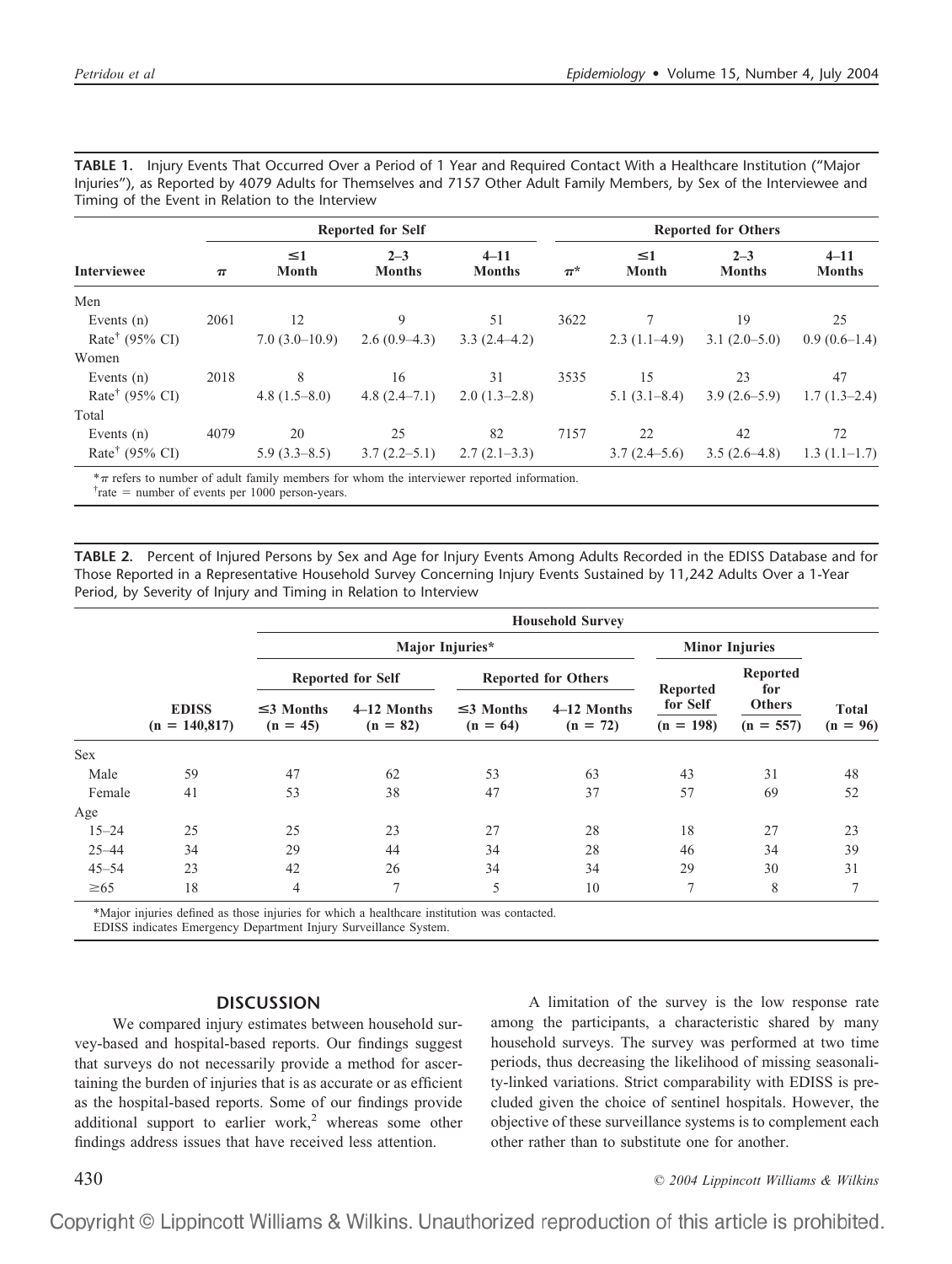**TABLE 3.** Percent Distribution by Type of Injury Events and Characteristic of Injury Among Adults Recorded in the EDISS Database and Major Injury Events Reported in a Representative Household Survey Concerning 11,242 Adults Over a 1-Year Period

|                         |                                 | <b>Household survey</b> |                           |                           |                |                             |  |  |  |
|-------------------------|---------------------------------|-------------------------|---------------------------|---------------------------|----------------|-----------------------------|--|--|--|
|                         | <b>EDISS</b><br>$(n = 140,817)$ |                         | <b>Reported for Self</b>  | <b>Reported for Other</b> |                |                             |  |  |  |
|                         |                                 | $\leq$ 3 Months         | 4-12 Months<br>$(n = 82)$ | $\leq$ 3 Months           | 4-12 Months    | <b>Total</b><br>$(n = 263)$ |  |  |  |
| <b>Variable</b>         |                                 | $(n = 45)$              |                           | $(n = 64)$                | $(n = 72)$     |                             |  |  |  |
| Type of event           |                                 |                         |                           |                           |                |                             |  |  |  |
| Home and leisure        | 54                              | 51                      | 36                        | 49                        | 44             | 43                          |  |  |  |
| Road traffic            | 18                              | 29                      | 40                        | 23                        | 32             | 32                          |  |  |  |
| Occupational            | 12                              | 20                      | 17                        | 25                        | 16             | 19                          |  |  |  |
| Other                   | 3                               | $\mathbf{0}$            | $\overline{2}$            | 3                         | 7              | $\overline{4}$              |  |  |  |
| Unspecified             | 13                              | $\mathbf{0}$            | 5                         | $\theta$                  | $\mathbf{1}$   | $\overline{2}$              |  |  |  |
| Outcome                 |                                 |                         |                           |                           |                |                             |  |  |  |
| Examination-first aids  | 40                              | 51                      | 44                        | 51                        | 39             | 46                          |  |  |  |
| Treatment and follow up | 47                              | 25                      | 31                        | 30                        | 25             | 28                          |  |  |  |
| Hospitalization         | 11                              | 22                      | 24                        | 19                        | 30             | 24                          |  |  |  |
| Death                   | $\boldsymbol{0}$                | $\boldsymbol{0}$        | $\boldsymbol{0}$          | $\mathbf{0}$              | 6              | 1                           |  |  |  |
| Other                   | $\overline{2}$                  | 2                       | 1                         | $\mathbf{0}$              | $\mathbf{0}$   | 1                           |  |  |  |
| Type of injury          |                                 |                         |                           |                           |                |                             |  |  |  |
| No injury               | $\mathbf{1}$                    | 5                       | $\boldsymbol{0}$          | 5                         | $\overline{2}$ | $\overline{2}$              |  |  |  |
| <b>Bruise</b>           | 35                              | 9                       | 18                        | 22                        | 13             | 16                          |  |  |  |
| Open wound              | 19                              | 11                      | 16                        | 19                        | 13             | 15                          |  |  |  |
| Fracture                | 19                              | 27                      | 34                        | 19                        | 31             | 28                          |  |  |  |
| Dislocation             | 12                              | 20                      | 11                        | 17                        | 14             | 15                          |  |  |  |
| Concussion              | 6                               | 2                       | 6                         | 3                         | $\overline{4}$ | 5                           |  |  |  |
| Amputation              | $\boldsymbol{0}$                | $\boldsymbol{0}$        | $\mathbf{1}$              | $\boldsymbol{0}$          | 3              | 1                           |  |  |  |
| Burn                    | 2                               | 4                       | 5                         | 3                         | 6              | 5                           |  |  |  |
| Injury to nerves        | $\overline{0}$                  | 7                       | $\mathbf{1}$              | 4                         | 2              | 3                           |  |  |  |
| Internal organ          | $\overline{0}$                  | 7                       | 3                         | $\overline{0}$            | $\overline{4}$ | 3                           |  |  |  |
| Suffocation-drowning    | $\boldsymbol{0}$                | $\boldsymbol{0}$        | $\boldsymbol{0}$          | $\overline{0}$            | 1              | $\overline{0}$              |  |  |  |
| Poisoning               | $\overline{0}$                  | $\overline{0}$          | $\mathbf{0}$              | $\overline{2}$            | $\overline{4}$ |                             |  |  |  |
| Foreign body            | 4                               | 2                       | $\mathbf{0}$              | $\overline{0}$            | 1              |                             |  |  |  |
| Other                   | 1                               | 4                       | 1                         | 6                         | 1              | 3                           |  |  |  |
| Unknown                 | 1                               | $\overline{2}$          | 4                         | $\overline{0}$            | $\mathbf{1}$   | $\overline{2}$              |  |  |  |

Survey respondents reported more injuries for times closer to the interview. This observation is well known in the literature of injuries. $6-9$  Little attention, however, has been given to its explanation and implication for estimation. Recall  $bias<sup>10</sup>$  can decrease the likelihood that the interviewee reports an event in the more distant past. In contrast, telescoping bias can distort the reported timing of events.<sup>11,12</sup> The number of events reported in a long time period is not necessarily affected, but with telescoping bias, the interviewee brings forward in time events that happened in a more distant part of that time period. To the degree that "recall bias" is responsible, the reported frequency during the most recent timewindow is the most accurate for that window. However, if

telescoping bias is at work, the reported frequency during the most recent time-window is the least accurate, even though in both situations, the most recent time window has the largest reported frequency.

The correct attribution to recall bias or telescoping bias requires comparison of the survey to an external, more objective, source of data. Our study provides such a comparison. Specifically, if telescoping bias were the predominant reason for the increased frequency of injuries at proximal times, then we would expect that the survey frequency for the whole year  $(127 \text{ of } 4079 = 3.11; 3.11 \text{ per})$ 100 person-years  $\times$  8,900,000 = 277,100) would be unaffected by that bias and so would be close to the fre-

*© 2004 Lippincott Williams & Wilkins* 431